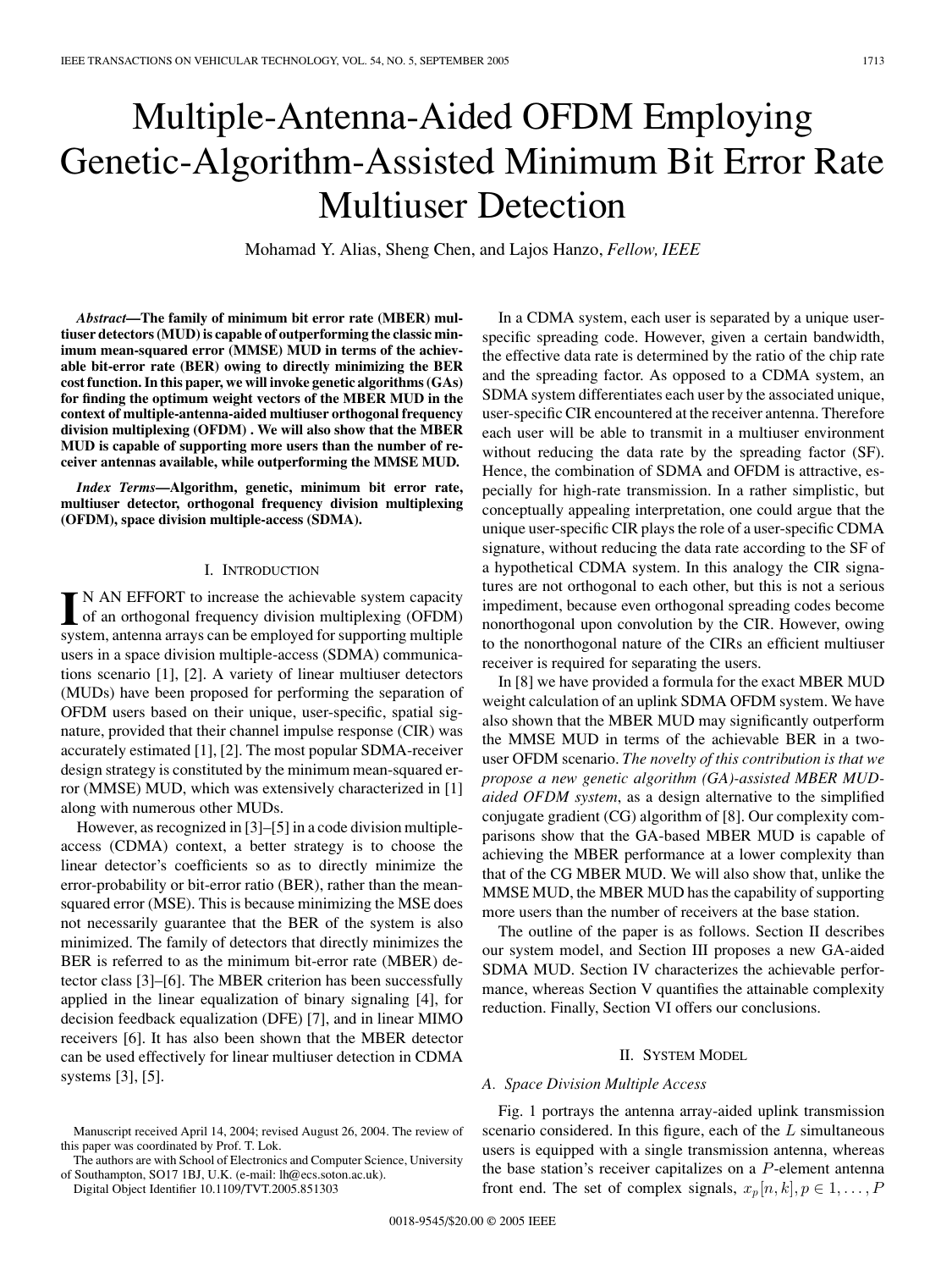

Fig. 1. Schematic of an antenna-array-aided OFDM uplink scenario, where each of the L users is equipped with a single transmit antenna and the BS's receiver is assisted by a P -element antenna front-end.

received by the P-element antenna array in the kth subcarrier of the nth OFDM symbol is constituted by the superposition of the independently faded signals associated with the L users sharing the same space-frequency resource [1]. The received signal was corrupted by the Gaussian noise at the array elements. The indices  $[n, k]$  have been omitted for notational convenience during our forthcoming discourse, yielding [1]

$$
\mathbf{x} = \mathbf{H}\mathbf{s} + \mathbf{n} = \bar{\mathbf{x}} + \mathbf{n} \tag{1}
$$

where **x** is the  $(P \times 1)$ -dimensional vector of the received signals, s is the  $(L \times 1)$ -dimensional vector of transmitted signals, **n** is the  $(P \times 1)$ -dimensional noise vector, and  $\bar{x}$  represents the noiseless component of  $x$ . The complex data signal,  $s_l$ , transmitted by the *l*th user,  $l \in 1, \ldots, L$  and the additive white Gaussian noise (AWGN) process,  $n_p$ , at any antenna array element  $p, p \in 1, \ldots, P$  are assumed to exhibit a zero mean and a variance of  $\sigma_l^2$  and  $2\sigma_n^2$  for the data signal and AWGN process, respectively. The frequency domain channel transfer function (FDCHTF) matrix **H** of dimension  $P \times L$  is constituted by the set of channel transfer function vectors of the L users, each of which describes the FDCHTF between the single-transmitter antenna associated with a particular user  $l$  and the reception array elements  $p \in 1, \ldots, P$ . The FDCHTFs,  $H_{pl}$  of the different array elements  $p \in 1, \ldots, P$  for users  $l \in 1, \ldots, L$  are independent, stationary, and complex Gaussian distributed processes with zero-mean and unit variance. The users are assumed to be at a sufficiently high distance from each other, namely at a distance of more than a typical spacing of  $10\lambda$  [9], so that the transmitted signals of the different antennas experience independent fading, when they reach the receiver. By contrast, in the scenario, where the users are in each other's proximity, methods like beam forming [10] exploiting the difference in the angle of arrival among the users may be applied for differentiating the users.

The estimate  $\hat{\mathbf{s}}$  of the transmitted signal vector **s** of the  $L$  simultaneous users is generated by the MUD upon linearly combining the signals received by the  $P$  different antenna elements at the BS with the aid of the array weight matrix **W**, resulting in

$$
\hat{\mathbf{s}} = \mathbf{W}^H \mathbf{x}.\tag{2}
$$

By substituting **x** from (1) into (2) and considering the lth user's associated vector component, we will arrive at

$$
\hat{s}_l = \mathbf{w}_l^H \mathbf{x} = \mathbf{w}_l^H \mathbf{H} \mathbf{s} + \mathbf{w}_l^H \mathbf{n}
$$
  
=  $\bar{s}_l + \mathbf{w}_l^H \mathbf{n}$  (3)

where the weight vector  $w_l$  is the *l*th column of the weight matrix **W**. At the current state-of-the-art, the most popular MUD strategy is the MMSE design, where  $w_l$  is chosen as the unique vector minimizing the MSE expressed as  $MSE = E[|\hat{s}_l - s_l|^2]$ , namely as [1]

$$
\mathbf{w}_{l(\text{MMSE})} = \left(\mathbf{H}\mathbf{H}^H + 2\sigma_n^2 \mathbf{I}\right)^{-1} \mathbf{H}_l \tag{4}
$$

where  $H_l$  is the *l*th column of the FDCHTF matrix **H**.

## *B. Error Probability of a BPSK System*

In this treatise, the terms BER and probability of error  $P_E$  are used interchangeably. In a BPSK system we have  $b_l \in \{+1, -1\}$ , the BER encountered at the output of the SDMA MUD characterized by the combiner weight vector  $w_l$  of user  $l$ may be expressed as [5]

$$
P(\mathbf{w}_l) = \Pr[\text{sgn}(b_l) \cdot \Re{\{\bar{s}_l(\mathbf{w}_l)\}} < 0],
$$
\n
$$
= \Pr[z_l < 0] \tag{5}
$$

where  $z_l$  is the signed decision variable given by

$$
z_l = \text{sgn}(b_l) \cdot \Re{\{\bar{s}_l(\mathbf{w}_l)\}}
$$
 (6)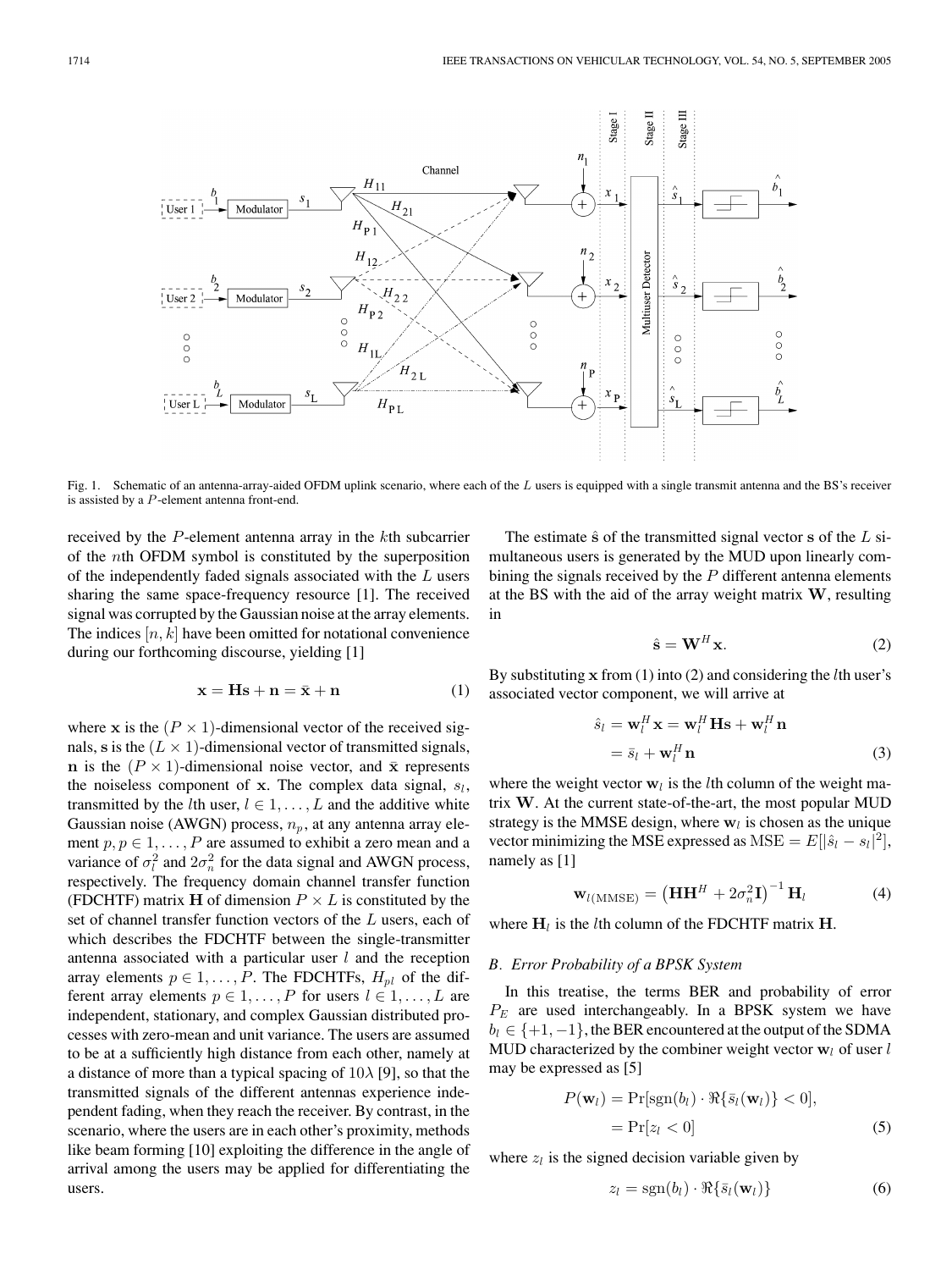while, as before,  $b_l$  represents the transmitted bit of user  $l, \bar{s}_l$  is the noiseless signal at the output of the MUD related to the lth user, and  $\Re\{x\}$  is the real part of the complex-valued x.

The probability density function (PDF) of the decision variable  $z_l$  is constituted by a mixture of the Gaussian distributions associated with each possible combination of the transmitted data symbols of all users. Under the assumption that all the noise-free signal states are equiprobable, the PDF of  $z_l$  is given by [5]

$$
p_{z_l}(z_l; \mathbf{w}_l) = \frac{1}{N_b \sqrt{2\pi} \sigma_n \sqrt{\mathbf{w}_l^H \mathbf{w}_l}} \sum_{j=1}^{N_b} e^{-\frac{(z_l - \mathrm{sgn}(b_l^{(j)}) \bar{s}_l^{(j)})^2}{2\sigma_n^2 \mathbf{w}_l^H \mathbf{w}_l}})
$$
(7)

where  $N_b$  is the number of equiprobable combinations of the binary vectors of the L users, i.e., we have  $N_b = 2^L$ . Furthermore,  $\bar{s}_l^{(j)}$ ,  $j \in 1, \ldots, N_b$ , denotes the real part of the noiseless signal at the output of the MUD related to the *lth* user, whereas  $b_l^{(j)}, j \in 1, \ldots, N_b$ , is the transmitted bit of user l.

The erroneous decision events are associated with the area under the PDF curve in the interval  $(-\infty, 0)$ , which is quantified as

$$
P_E(\mathbf{w}_l) = \int_{-\infty}^0 p_{z_l}(z_l; \mathbf{w}_l) dz_l.
$$
 (8)

Upon using the integration by substitution technique and introducing the shorthand of

$$
y_j = \frac{\left(z_l - \text{sgn}\left(b_l^{(j)}\right)\bar{s}_l^{(j)}\right)}{\sigma_n\sqrt{\mathbf{w}_l^H\mathbf{w}_l}}
$$
(9)

the probability of error in (8) becomes

$$
P_E(\mathbf{w}_l) = \frac{1}{N_b \sqrt{2\pi}} \sum_{j=1}^{N_b} \int_{-\infty}^{c_j(\mathbf{w}_l)} \exp\left(-\frac{(y_j)^2}{2}\right) dy_j
$$

$$
= \frac{1}{N_b} \sum_{j=1}^{N_b} Q[c_j(\mathbf{w}_l)] \tag{10}
$$

where  $c_i(\mathbf{w}_l)$  is given by

$$
c_j(\mathbf{w}_l) = \frac{\operatorname{sgn}\left(b_l^{(j)}\right) \cdot \bar{s}_l^{(j)}}{\sigma_n \sqrt{\mathbf{w}_l^H \mathbf{w}}} = \frac{\operatorname{sgn}\left(b_l^{(j)}\right) \cdot \Re\left\{\mathbf{w}_l^H \bar{\mathbf{x}}_j\right\}}{\sigma_n \sqrt{\mathbf{w}_l^H \mathbf{w}}}
$$
(11)

and  $\bar{\mathbf{x}}_j, j \in 1, \ldots, N_b$  constitutes a possible value of  $\bar{\mathbf{x}}$  defined in the context of (1).

#### *C. Exact MBER Multiuser Detection*

In our initial discourse we assumed the explicit knowledge of the FDCHTF matrix **H** defined in (1). However, in practice **H** has to be determined on the basis of the channel-impaired noisy value of **x** and, hence, several adaptive techniques have been proposed in [4], [5] to this effect. The FDCHTF can also be estimated by using various channel estimation methods as outlined in great detail in [1], which will hence not be investigated

![](_page_2_Figure_16.jpeg)

Fig. 2. An example of the BER cost function surface for subcarrier 62 in the  $P = 2, L = 2$  OFDM SDMA system employing 128-subcarrier in the symbolinvariant dispersive Gaussian channel given in Table I at  $SNR = 10$  dB.

in this treatise. The MBER solution is defined as [5]

$$
\mathbf{w}_{l(\text{MBER})} = \arg\min_{\mathbf{w}_l} P_E(\mathbf{w}_l). \tag{12}
$$

However, the complex, irregular shape of the BER cost function, for example, as shown in Fig. 2, prevents us from deriving a closed-form solution for the MBER MUD weights. Therefore, in practice an iterative strategy based on the steepest descent gradient method may be used for finding the MBER solution [5]. According to this method, the linear SDMA MUD's weight vector  $w_l$  is iteratively updated, commencing for example from the MMSE weights, until the specific SDMA MUD weight vector that exhibits the lowest BER is arrived at. In each step, the weight vector is updated according to a specific step size  $\mu$  in the vectorial direction in which the BER cost function decreases most rapidly, namely in the direction opposite to the gradient of the BER cost function, which is given by

$$
\nabla_{\mathbf{w}_l} P_E(\mathbf{w}_l) = \frac{1}{N_b \sqrt{2\pi} \sigma_n} \left( \frac{\mathbf{w}_l \mathbf{w}_l^H - \mathbf{w}_l^H \mathbf{w}_l \mathbf{I}}{(\mathbf{w}_l^H \mathbf{w}_l)^{\frac{3}{2}}} \right)
$$

$$
\cdot \sum_{j=1}^{N_b} e^{(-\frac{(s_i^{(j)})^2}{2\sigma_n^2 \mathbf{w}_l^H \mathbf{w}_l})} \cdot \text{sgn}\left(b_l^{(j)}\right) \cdot \bar{\mathbf{x}}_j \quad (13)
$$

where  $\bar{s}_l^{(j)} = \Re{\{\mathbf{w}_l^H \bar{\mathbf{x}}_j\}}$ .

The BER is independent of the magnitude of the MUD's weight vector [8], and hence the knowledge of the orientation of the detector's weight vector is sufficient for defining the decision boundary of the linear MBER OFDM/SDMA detector. Therefore, the MBER detector has an infinite number of MUD weight solutions, although with the aid of appropriate weightvector normalization, it is possible to reduce the infinite number of MBER solutions to a single solution.

In [8], we employed the simplified conjugate gradient (CG) algorithm for arriving at the minimum solution of the BER cost function, and the step size  $\mu$  is fixed for every iteration.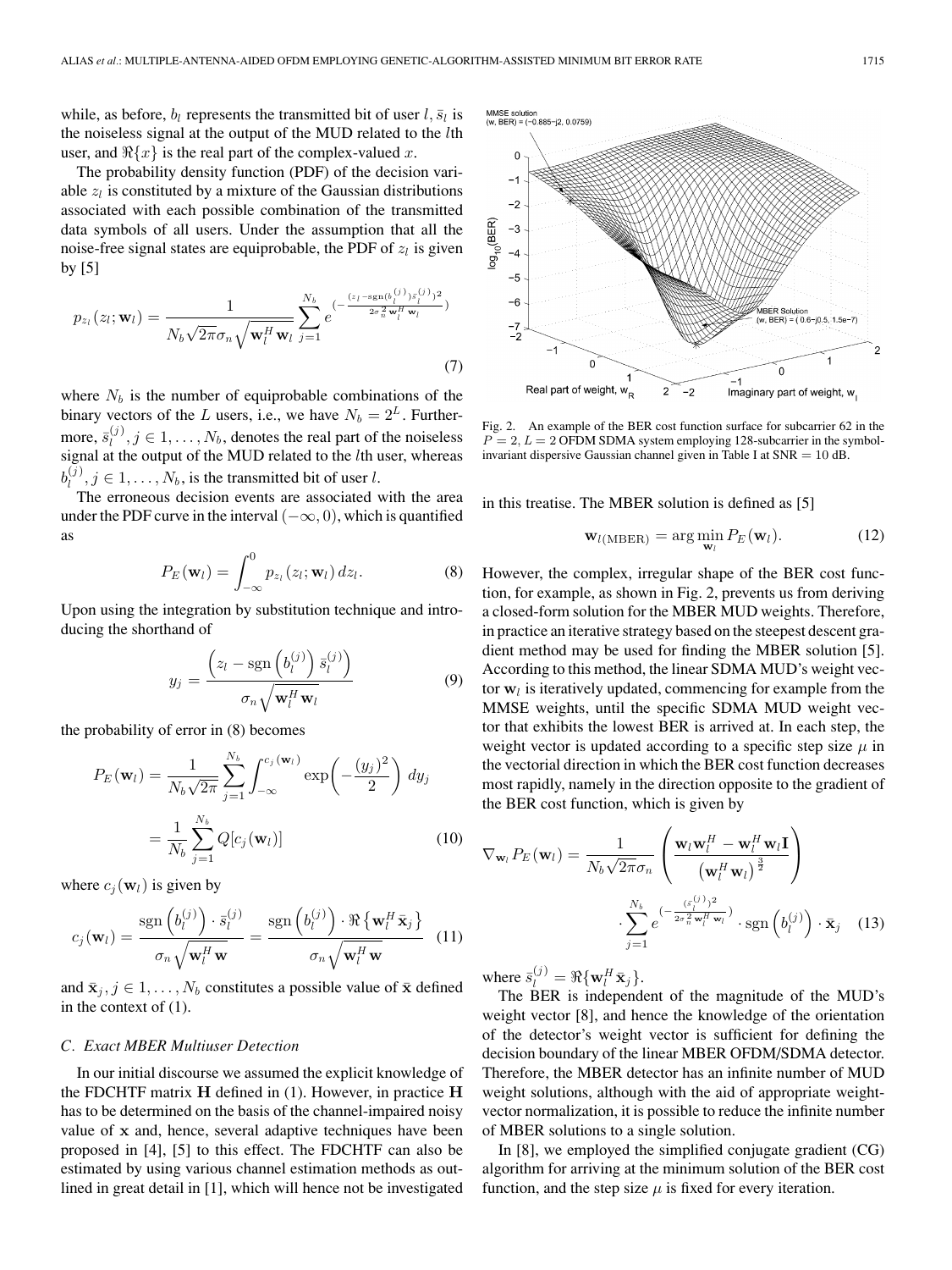## III. GENETIC ALGORITHM

Even though the MBER detector of [8] is capable of maintaining a good performance, the convergence of the algorithm is sensitive to the choice of the algorithm's parameters. For example, the choice of the initial condition for the MBER MUD is critical for the solution to converge to the minimum of the BER surface seen in Fig. 2. In [8], the MMSE SDMA MUD weight solution has been used for initializing the CG algorithm-based MUD, which is also exemplified in Fig. 2. However, this choice of initial conditions does not necessarily guide the algorithm's convergence to the required MBER solution, if the BER surface exhibits local minima, although this is not the case in Fig. 2. Another parameter that affects the performance of the MBER detector is the step size  $\mu$  used for updating the array weights in the direction opposite to the BER gradient. The choice of this step size must be based on a compromise, since a step-size that is too high might not allow convergence to the minimum BER point, whereas the opposite scenario will require a high number of iterations for attaining convergence to the MBER solution. An attractive method that might be able to assist the MBER MUD in circumventing the above-mentioned problems is constituted by the family of genetic algorithms [11], which were extensively used in various CDMA and MC-CDMA MUD problems in [12].

## *A. Overview of GAs*

The philosophy of GA-based search methods is reminiscent of the rules of evolution and survival in nature, where a group of the fittest individuals in a population will survive. These individuals will then "mate" and "mutate" for the sake of developing a new set of individuals for the next generation. GAs were proposed by John Holland at the University of Michigan in the early 1970s [13]. His original target was to study the adaptive process of a natural system and later to adapt this natural system in the context of an artificial system software. Holland's research was further developed by one of his students, Goldberg [11]. Since then, GAs have been employed in numerous applications, such as in machine learning [14]–[16] and in modeling adaptive processes [17], [18], but the most frequent application of GAs may be found in the domain of function optimization [11], [13], [19]. GAs have also been successfully applied in CDMA [12], [20]–[27], beam forming [28], and space-time block coding (STBC) [29] aided multiuser detection scenarios.

GAs are different from traditional optimization algorithms, because they do not directly attempt to optimize the desired decision variable [11]. Instead, they encode the decision variables to be optimized, such as, for example, the SDMA MUD's weight vectors, into finite-length strings or GA individuals, which are then optimized. In the case of SDMA-MUDs, both the real and imaginary part of a complex-valued weight has to be represented by a single GA string to create an individual. A GA does not commence its optimization process from a single point in the search space, but rather from an entire set of individuals, which form the initial population. In other words, GAs may be invoked in robust global search and optimization procedures that do not require the knowledge of the objective function's derivatives or

![](_page_3_Figure_7.jpeg)

Fig. 3. Flowchart for the probability error optimization using GA.

any gradient-related information concerning the search space. Hence, nondifferentiable functions and functions with multiple local minima, like the BER surface of the SDMA-MUD, represent classes of problems, where GAs can be efficiently applied. For further details on the origin of GAs and their application, readers are referred to the impressive compilation of ideas in [11], [13], [30]. The most detailed portrayal of the GA-aided CDMA MUDs may be found in [12].

# *B. Employing GAs in the MBER MUD-Aided SDMA OFDM System*

In this contribution, a GA is used for finding the best SDMA-MUD weight vectors that will minimize the probability of error in (10). Fig. 3 shows the flow chart of a GA invoked for the optimization of the MBER MUD's weights. The basic approach of a GA system is quite simple. First, the probability of error is used as the objective function to be solved by the GA. To begin the GA process, an initial population consisting of  $Y$  number of so-called individuals is created in the "Initialization" block, where  $Y$  is known as the population size. Each individual represents a legitimate solution to the given optimization problem. An individual can be considered as a vector consisting of the decision variables to be optimized. Traditionally, the individuals in a GA population take the form of binary bit vectors, but they can also be represented by real values. In our specific problem, each individual in a population is represented by the two-dimensional binary arrays, which store the real and imaginary part of the SDMA-MUD's weight values. An example of the GA's individual is shown in Fig. 4. The initial population may be generated randomly, optionally including as one of the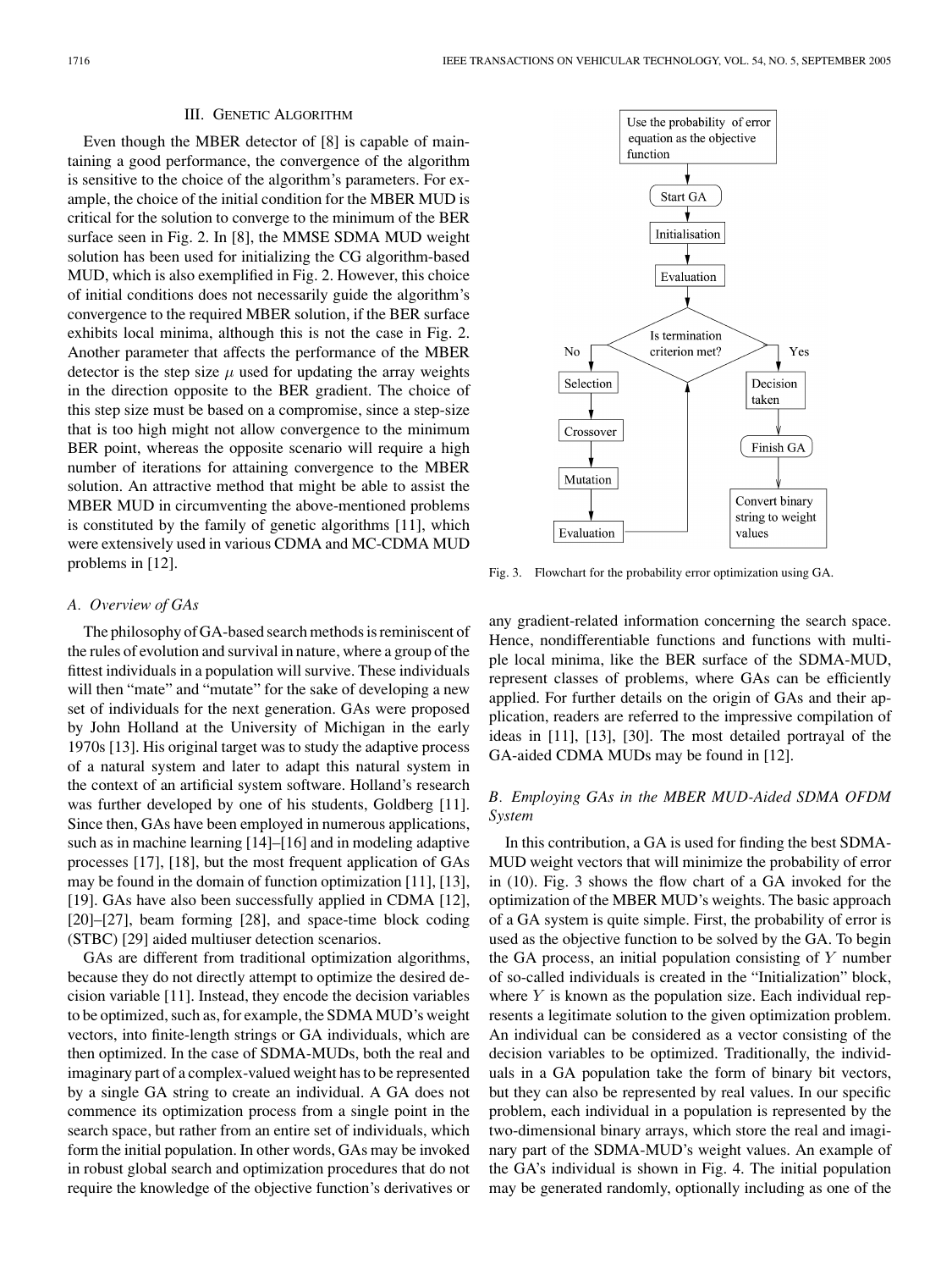![](_page_4_Figure_1.jpeg)

Fig. 4. An example of an individual in the GA system represented by the twodimensional binary arrays where  $P$  is the number of antennas at the receiver,  $R$ is the real part of the weight, and  $I$  is the imaginary part of the weight.

individuals the MMSE solution for the sake of expediting the search as well as for reducing the complexity of the search.

Each individual in the population is evaluated according to the so-called *fitness* value associated with it. This fitness value is calculated by substituting the individual into the objective function in the "Evaluation" block seen in Fig. 3. Following the fitness evaluation process, the termination criterion will be checked, which may be either a certain convergence accuracy, a certain number of generations, or various other criteria. We opted for terminating the evaluations after G number of generations. If the stopping criterion is not met, a group of the highest fitness individuals is selected for creating a generation in the "selection" block of Fig. 3. This group of individuals, referred to as *parents*, will be subjected to various genetically inspired operators, such as the so-called *crossover* and *mutation*, for the sake of creating new individuals. The fitness of these new individuals will then be reevaluated and the termination criterion is examined again.

This process will continue until the termination criterion is finally met. After this stage, the best individual having the highest fitness encountered will be chosen as the solution to the optimization problem.

### IV. SIMULATION RESULTS

# *A. Performance of a Four-User and Four-Receiver Antenna Scenario*

The parameters used in our simulations are outlined in Table I. The channel that we used in these investigations was the unfaded dispersive Gaussian channel, where the z-domain transfer function associated with the CIR of all four users and four antennas are summarized in Table II. Since the different users experienced different CIR taps at each receiver antennas, we also had unique FDCHTFs for the various users. As a starting point, we used binary-type genomes [11] to represent the individual GAs. Therefore, each real and imaginary part of each of the SDMA MUD weights is represented by a 16-bit binary string. The GA's termination criterion is constituted by the maximum affordable number of generations. After the termination of the optimization process, the best individual encountered is deemed to be the best MBER MUD weight solution, and hence it is converted to the corresponding real and imaginary values of the weight vectors. Our results derived for four different users employing the pa-

TARI F I PARAMETERS FOR THE GA SIMULATIONS

| Parameter                | Value or Type                                |
|--------------------------|----------------------------------------------|
| <b>OFDM</b>              |                                              |
|                          |                                              |
| Number of subcarriers    | 128                                          |
| Length of cyclic prefix  | 32                                           |
| GA                       |                                              |
| GA type                  | nonoverlapping                               |
| Population size          | 100                                          |
| Number of generations    | 100                                          |
| Mutation type            | flip mutator                                 |
| Probability of mutation  | 0.01                                         |
| Crossover type           | single-point crossover                       |
| Probability of crossover | 0.6                                          |
| Scaling                  | sigma truncation                             |
| Genome type              | binary string                                |
| Initialization           | uniform                                      |
| Comparison               | bit comparator                               |
| Encoding/decoding        | binary encoding and decoding                 |
| Selection                | roulette wheel                               |
| Elitism                  | on                                           |
| <b>Others</b>            |                                              |
| Receiver antennas        | 4                                            |
| MBER detector algorithm  | <b>Exact MBER</b>                            |
| Channel impulse response | dispersive Gaussian channel [1],             |
|                          | which is specified for each user in Table II |

rameters summarized in Table I are presented in Fig. 5. In these investigations we imposed the same complexity, as quantified explicitly in Section V for both the CG and GA aided MBER MUDs. The figure shows that the GA-aided MBER MUD and the CG MBER MUD perform similarly for the same complexity. We can also see from the figure that the MMSE MUD's BER performance is different for each user because of the different CIRs experienced at the base-station antennas. On the other hand, the results of both types of MBER MUDs differs only slightly for the different users, and the achievable BER of the different users is close to that of the single-user singleantenna scenario recorded for a nondispersive AWGN channel. We have also derived the average of the achievable BER of all the users determined for the CIRs summarized in Table II and the corresponding results are portrayed in Fig. 6.

# *B. Performance of the Four-Antenna Scenario Versus the Number of Users*

So far, we have been supporting the same number of users as the number of receiver antennas in our simulations. By contrast,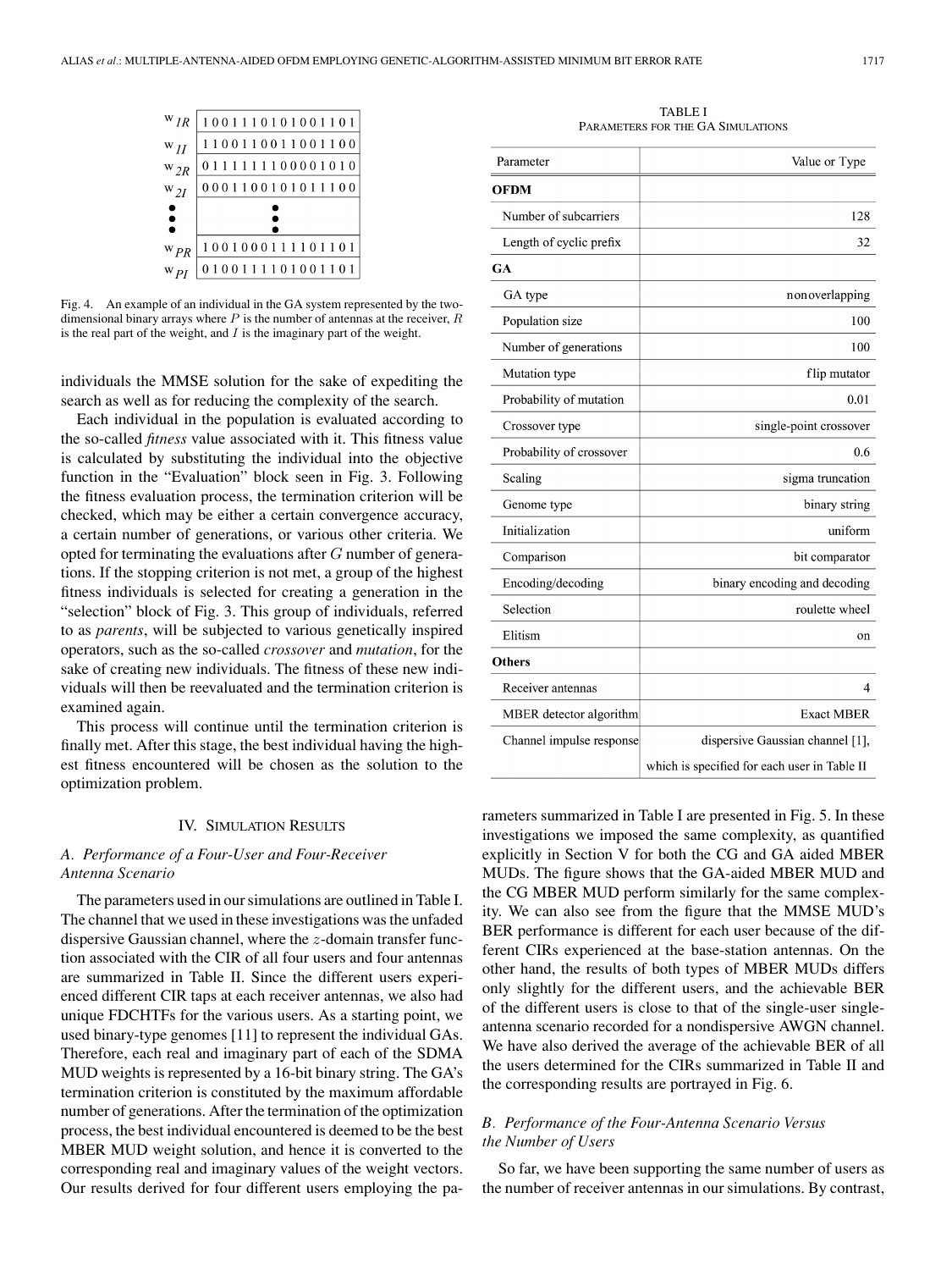![](_page_5_Figure_1.jpeg)

Fig. 5. The BER performance of the four different users in an SDMA system employing four receiver antennas and 128-subcarrier OFDM for communicating over the OFDM symbol-invariant dispersive Gaussian channel given in Table II. The other parameters are summarized in Table I. (a) User 1. (b) User 2. (c) User 3. (d) User 4.

TABLE II CIR OF THE DIFFERENT USERS AT THE DIFFERENT ANTENNAS FOR THE  $\mathcal{P}=4, \mathcal{L}=4$ SYSTEM

| User   | Antenna   | <b>CIR</b>                                                                                            |
|--------|-----------|-------------------------------------------------------------------------------------------------------|
| User 1 | Antenna 1 | $(-0.097 - j0.062) - (0.56 + j0.40)z^{-6} - (0.30 - j0.014)z^{-11}$                                   |
|        | Antenna 2 | $\left(-0.50 - j0.51\right) - \left(0.116334 + j0.50\right)z^{-6} + \left(0.37 - j0.12\right)z^{-11}$ |
|        | Antenna 3 | $(-0.13 - j0.20) + (0.19 + j0.31)z^{-6} + (0.21 - j0.16)z^{-11}$                                      |
|        | Antenna 4 | $(-1.41 + j0.17) - (0.88 - j0.13)z^{-6} + (0.71 + j0.25)z^{-11}$                                      |
| User 2 | Antenna 1 | $(-0.24 - j0.32) + (0.24 + j0.18)z^{-6} + (0.25 + j0.38)z^{-11}$                                      |
|        | Antenna 2 | $(0.48 - j0.27) - (0.16 + j0.27)z^{-6} - (0.041 + j0.24)z^{-11}$                                      |
|        | Antenna 3 | $(0.84 + i0.57) + (0.10 - i0.15)z^{-6} + (0.61 + i0.018)z^{-11}$                                      |
|        | Antenna 4 | $(-0.57 - i0.43) - (0.17 + i0.090)z^{-6} + (0.11 + i0.15)z^{-11}$                                     |
| User 3 | Antenna 1 | $(-0.79 + j1.43) + (0.082 + j0.35)z^{-6} + (0.16 - j0.59)z^{-11}$                                     |
|        | Antenna 2 | $(0.53 - j0.52) + (0.37 + j0.11)z^{-6} + (0.29 + j0.29)z^{-11}$                                       |
|        | Antenna 3 | $(0.76 - j0.070) - (0.032 - j0.62)z^{-6} + (0.43 - j0.11)z^{-11}$                                     |
|        | Antenna 4 | $(0.85 + j0.104) - (0.068 - j0.42)z^{-6} + (0.080 - j0.46)z^{-11}$                                    |
| User 4 | Antenna 1 | $(1.92 + j0.12) - (0.10 + j0.60)z^{-6} - (0.17 + j0.0049)z^{-11}$                                     |
|        | Antenna 2 | $(0.42 - j0.47) + (0.0095 + j0.097)z^{-6} - (0.21 + j0.23)z^{-11}$                                    |
|        | Antenna 3 | $(-0.022 + i0.21) + (0.059 - i0.069)z^{-6} + (0.21 - i0.11)z^{-11}$                                   |
|        | Antenna 4 | $(0.45 - i0.12) - (0.12 - i0.57)z^{-6} - (0.30 + i0.21)z^{-11}$                                       |

![](_page_5_Figure_5.jpeg)

Fig. 6. The average BER performance of the four different users characterized in Fig. 5 and ecountering the CIRs of Table II in an SDMA system employing four receiver antennas and 128-subcarrier OFDM for communicating over the OFDM symbol-invariant dispersive Gaussian channel given in Table I.

Fig. 7 shows the BER results for user 1, when supporting a different number of users in the four receiver antenna scenario.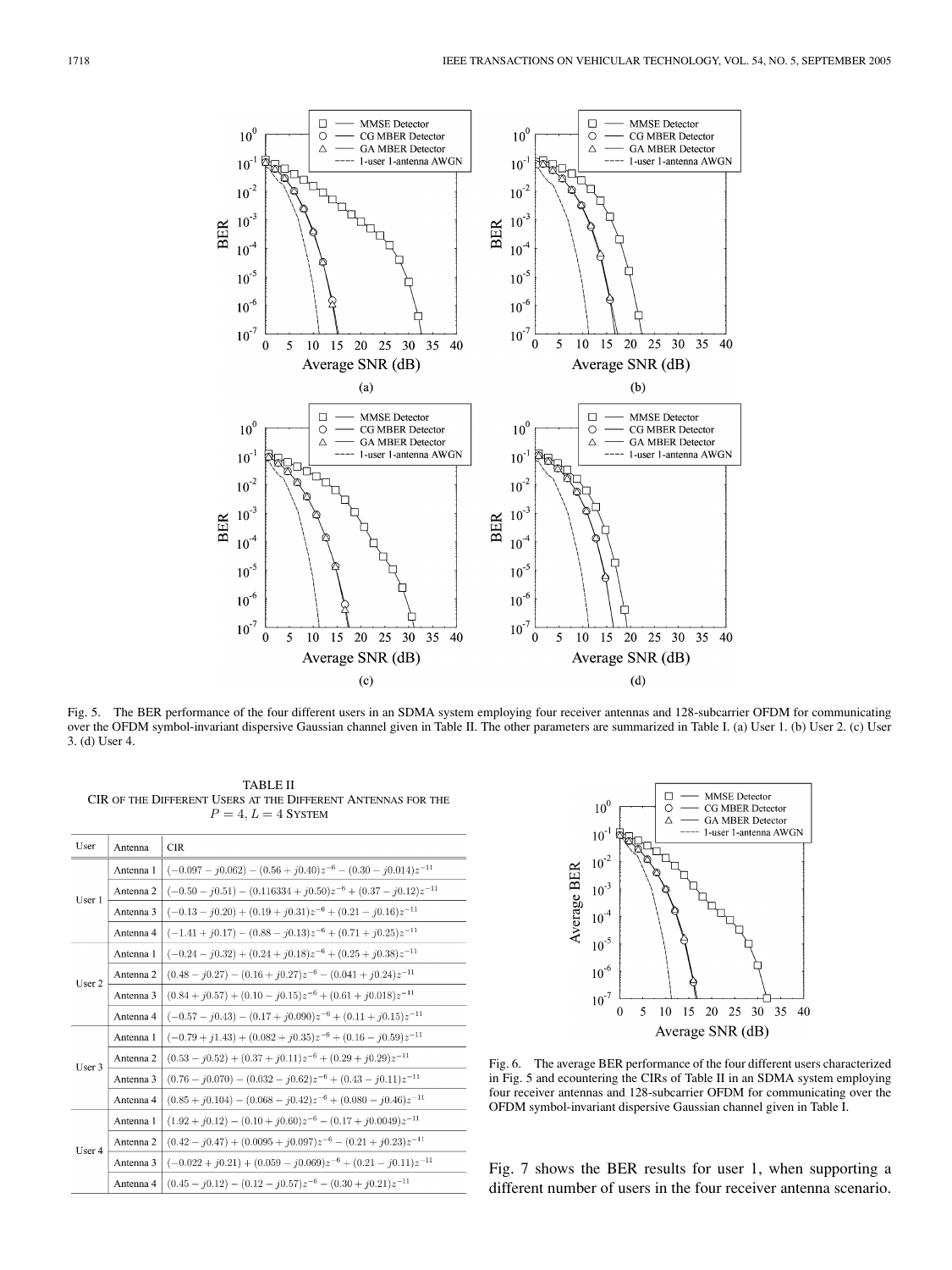![](_page_6_Figure_1.jpeg)

Fig. 7. The BER performance of user 1 employing both the MMSE and MBER MUD in an SDMA system equipped with four receiver antennas for different numbers of users employing 128-subcarrier OFDM communicating over the OFDM symbol-invariant dispersive Gaussian channel given in Table I. (a) MMSE MUD. (b) MBER MUD.

For the MBER MUD, we have used the GA-aided system introduced in Section III.B, employing the simulation parameters specified in Table I. We can see from the figure that as the number of users increases, the BER performance degrades owing to the increased multiuser interference imposed. In the absence of multiuser interference when only one user is communicating, both MUDs have similar BER curves. As expected, this is because no multiuser interference is inflicted and hence the MMSE MUD is also capable of minimizing the BER. However, the MMSE MUDs characterized in Fig. 7(a) can only support a maximum number of users that is equal to the number of receiver antennas, which is four in this case. Once the number of users exceeds the number of receiver antennas, the MMSE MUD becomes incapable of differentiating the users, resulting in the high residual BER seen in Fig. 7(a). By contrast, we observed in Fig. 7(b) that the MBER MUD performs significantly better. Furthermore, by comparing Fig. 7(a) and (b) we may conclude that the MBER MUD is capable of supporting more users than the number of receiver antennas employed.

These performance trends may be more explicitly interpreted with the aid of Fig. 8, where the composition of user 1's noiseless received phasors are illustrated when transmitting  $s_1 = +1$ in the six-user scenario employing four receiver antennas. In this figure, the different processing stages are defined in Fig. 1. In short, stage I represents the composite multiuser received signals,  $x_1, \ldots, x_P$  at the different antennas. The MUD stage II outputs the product of the Hermitian of the MUD's weight value,  $w_p, p \in 1, \ldots, P$ , of the individual antenna elements and the corresponding  $x_p, p \in 1, \ldots, P$ , value, i.e.,  $w^H x$ . Finally, stage III represents the combination of the outputs of each antenna. Explicitly, the MMSE MUD attempts to minimize the Euclidean distance between the estimated received symbol  $\hat{s}_1$  and the original transmitted symbol  $s_1$ . However, as can be observed at stage III of Fig. 8, some of the  $\hat{s}_{1,\text{MMSE}}$  points are either on the wrong half-plane of the BPSK phasor constellation or exactly on the decision boundary, at  $y_R = 0$ . As a consequence, the associated residual BER experienced in the absence of noise can be calculated by taking into account the relative frequency of these points. On the other hand, since the MBER MUD is directly minimizing the BER, the MUD's weight values are adjusted for the sake of ensuring that the estimated phasors are as far away from the decision boundary as possible. Therefore, we can see from Fig. 8 that the estimated received phasors  $\hat{s}_{1,\text{MBER}}$  are significantly further from the BPSK decision boundary of  $y_R = 0$ , than for the MMSE MUD hence avoiding the MMSE-specific residual BER.

#### V. COMPLEXITY COMPARISON

The advantage of using GAs for determining the MBER MUD's weight values compared with the CG method [8] is that the GA does not necessarily require a good initial MUD weight guess for exhibiting a rapid convergence. In this section, we will estimate the complexity of these two methods. In this paper, the complexity refers to the number objective function evaluations or the gradient evaluations for the GA and the CG methods, respectively.

The complexity of the CG algorithm is proportional to the number of iterations used for finding the MBER solution on the BER surface. In each iteration the gradient expression of (13) will have to be calculated and the SDMA-MUD weight values will be updated accordingly. Therefore the complexity of the CG method may be estimated as:

$$
Compl{CG} \simeq Maximum number of iterations. \qquad (14)
$$

On the other hand, if we used the maximum number of generations as the termination criterion in the GA, each generation of the population contains a certain number of individuals, thus the complexity of the GA-aided MUD is proportional to the product of the population size and to the number of generations used,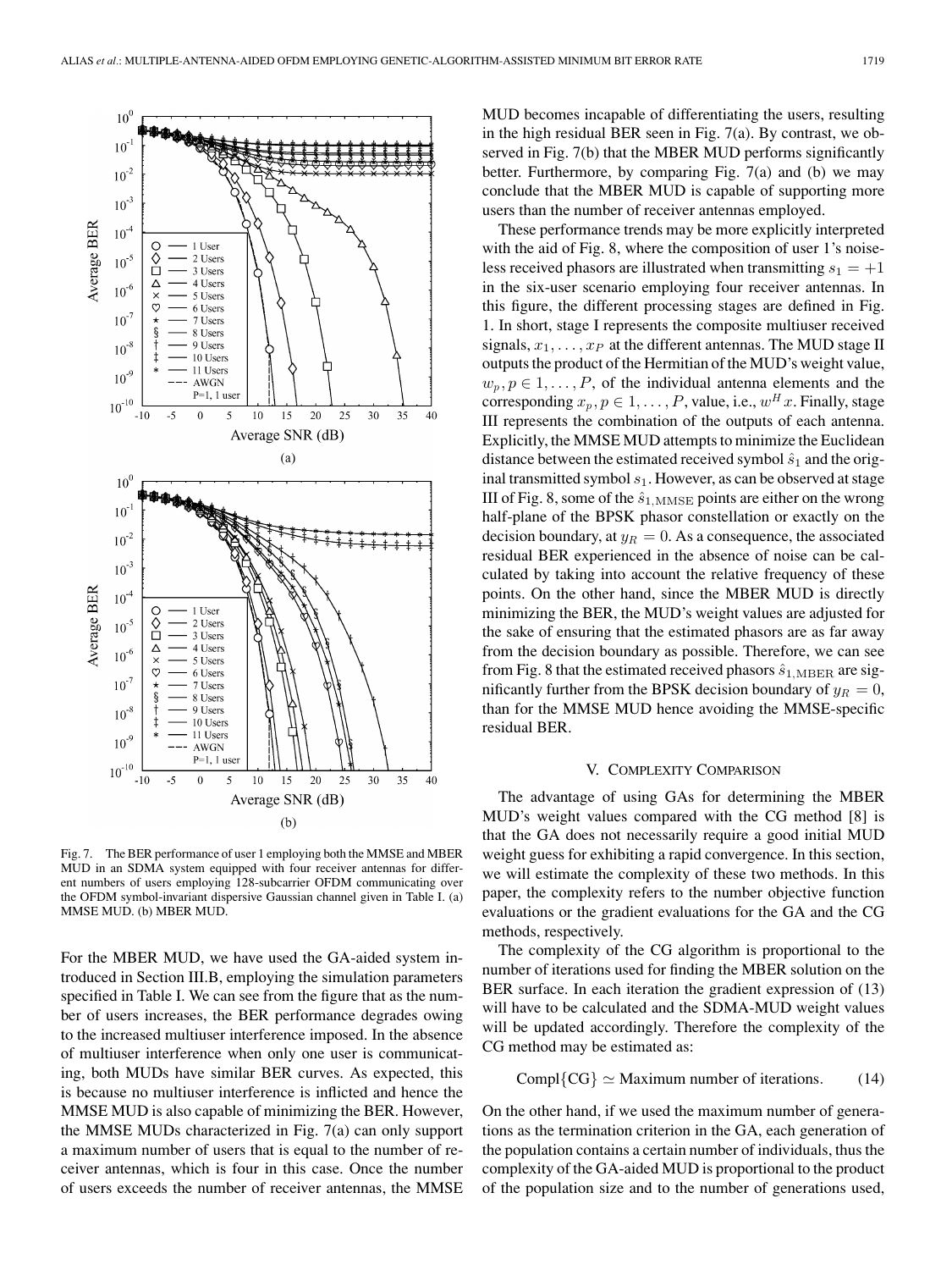![](_page_7_Figure_1.jpeg)

Fig. 8. An example composition of the probable noiseless received signal for user 1 for the case of  $P = 4$ ,  $L = 6$  when transmitting  $s_1 = +1$ . The stages are as depicted in Fig. 1. Other parameters are given in Table I.

![](_page_7_Figure_3.jpeg)

which is given by

Compl{GA}  $\simeq$  Population size  $\times$  number of generations

$$
= Y \times G. \tag{15}
$$

By using (14) and (15), we can compare the complexity of the two methods. Fig. 9 shows the probability of error for user 1 at  $SNR = 15$  dB for the  $P = 4$  and  $L = 4$  system configuration. We can see from the figure that the GA-aided SDMA-MUD will reach the minimum BER at a lower complexity compared to the CG method.

## VI. CONCLUSION

In this contribution, we have shown that GAs may be applied in the context of an SDMA OFDM system for determining the MBER MUD's weight vectors. The GA-aided system has an edge over the CG-based system, because it does not require an initial weight solution. Unlike the MMSE MUD, the MBER MUD is capable of supporting more users than the number of receiver antennas. It was also shown that the GA is capable

Fig. 9. The BER performance of user 1 versus complexity for the GA and CG MBER MUD invoked in the OFDM/SDMA system employing  $P=4, L=4$ , and 128-subcarrier OFDM for communicating over the OFDM-symbol invariant dispersive Gaussian channel given in Table I at  $SNR = 15$  dB. The complexity calculations were described in Section V.